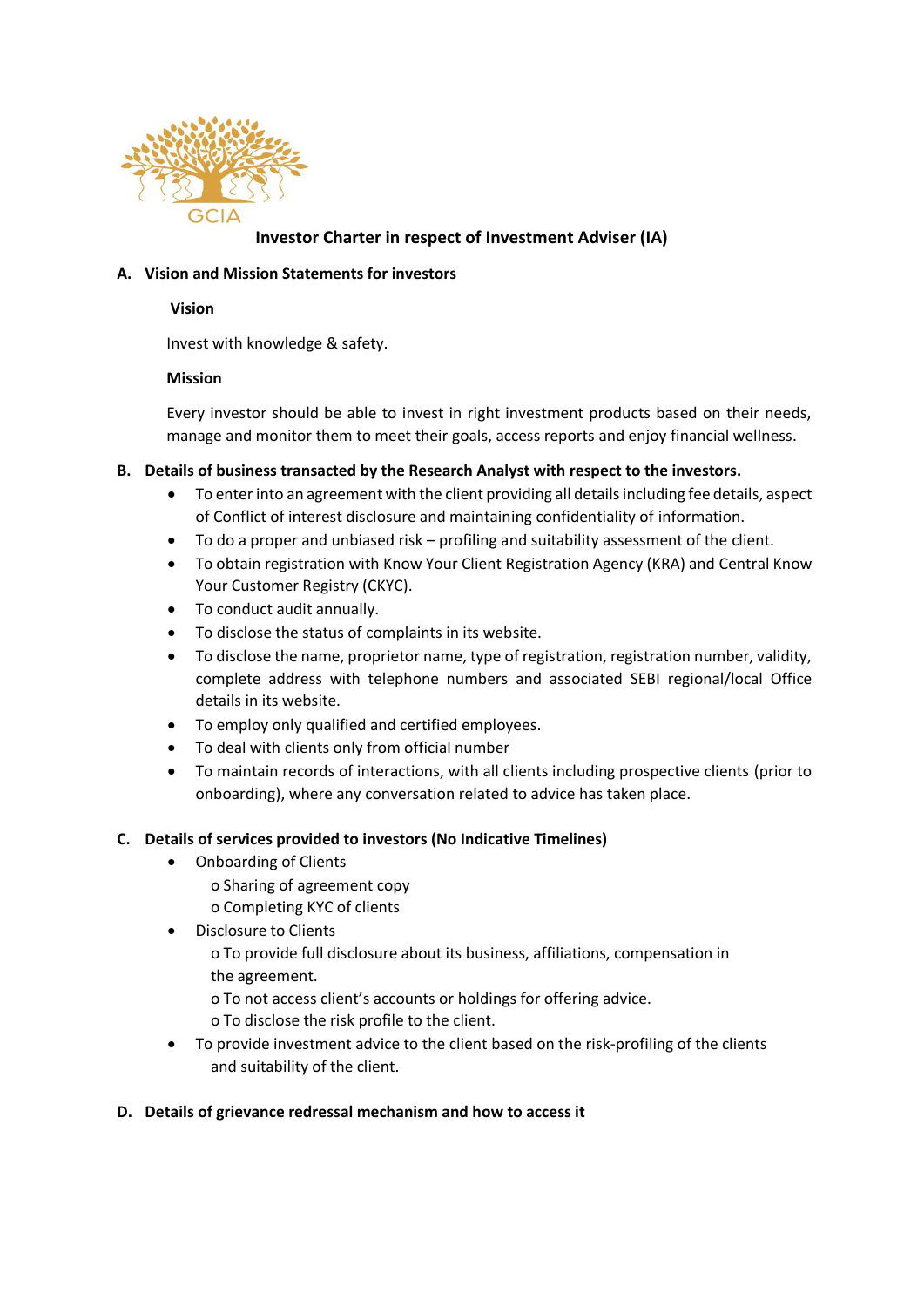

- i. In case of any grievance / complaint, an investor should approach the concerned Investment Adviser and shall ensure that the grievance is resolved within 30 days.
- ii. If the investor's complaint is not redressed satisfactorily, one may lodge a complaint with SEBI on SEBI's 'SCORES' portal which is a centralized web-based complaints redressal system. SEBI takes up the complaints registered via SCORES with the concerned intermediary for timely redressal. SCORES facilitates tracking the status of the complaint.
- iii. With regard to physical complaints, investors may send their complaints to: Office of Investor Assistance and Education, Securities and Exchange Board of India, SEBI Bhavan, Plot No. C4-A, 'G' Block, Bandra-Kurla Complex, Bandra (E), Mumbai - 400 051.

### **E. Expectations from the investors (Responsibilities of investors)**

### **Do's**

- i. Always deal with SEBI registered Investment Advisers.
- ii. Ensure that the Investment Adviser has a valid registration certificate.
- iii. Check for SEBI registration number. Please refer to the list of all SEBI registered Investment Advisers which is available on SEBI website in the following link: [https://www.sebi.gov.in/sebiweb/other/OtherAction.do?doRecognisedFpi=yes&intmId=13\)](https://www.sebi.gov.in/sebiweb/other/OtherAction.do?doRecognisedFpi=yes&intmId=13)
- iv. Pay only advisory fees to your Investment Adviser. Make payments of advisory fees through banking channels only and maintain duly signed receipts mentioning the details of your payments.
- v. Always ask for your risk profiling before accepting investment advice. Insist that Investment Adviser provides advisory strictly on the basis of your risk profiling and take into account available investment alternatives.
- vi. Ask all relevant questions and clear your doubts with your Investment Adviser before acting on advice.
- vii. Assess the risk–return profile of the investment as well as the liquidity and safety aspects before making investments.
- viii. Insist on getting the terms and conditions in writing duly signed and stamped. Read these terms and conditions carefully particularly regarding advisory fees, advisory plans, category of recommendations etc. before dealing with any Investment Adviser.
- ix. Be vigilant in your transactions.
- x. Approach the appropriate authorities for redressal of your doubts / grievances.
- xi. Inform SEBI about Investment Advisers offering assured or guaranteed returns.

#### **Don'ts**

- xii. Don't fall for stock tips offered under the pretext of investment advice.
- xiii. Do not provide funds for investment to the Investment Adviser.
- xiv. Don't fall for the promise of indicative or exorbitant or assured returns by the Investment Advisers. Don't let greed overcome rational investment decisions.
- xv. Don't fall prey to luring advertisements or market rumors.
- xvi. Avoid doing transactions only on the basis of phone calls or messages from any Investment adviser or its representatives.
- xvii. Don't take decisions just because of repeated messages and calls by Investment Advisers.